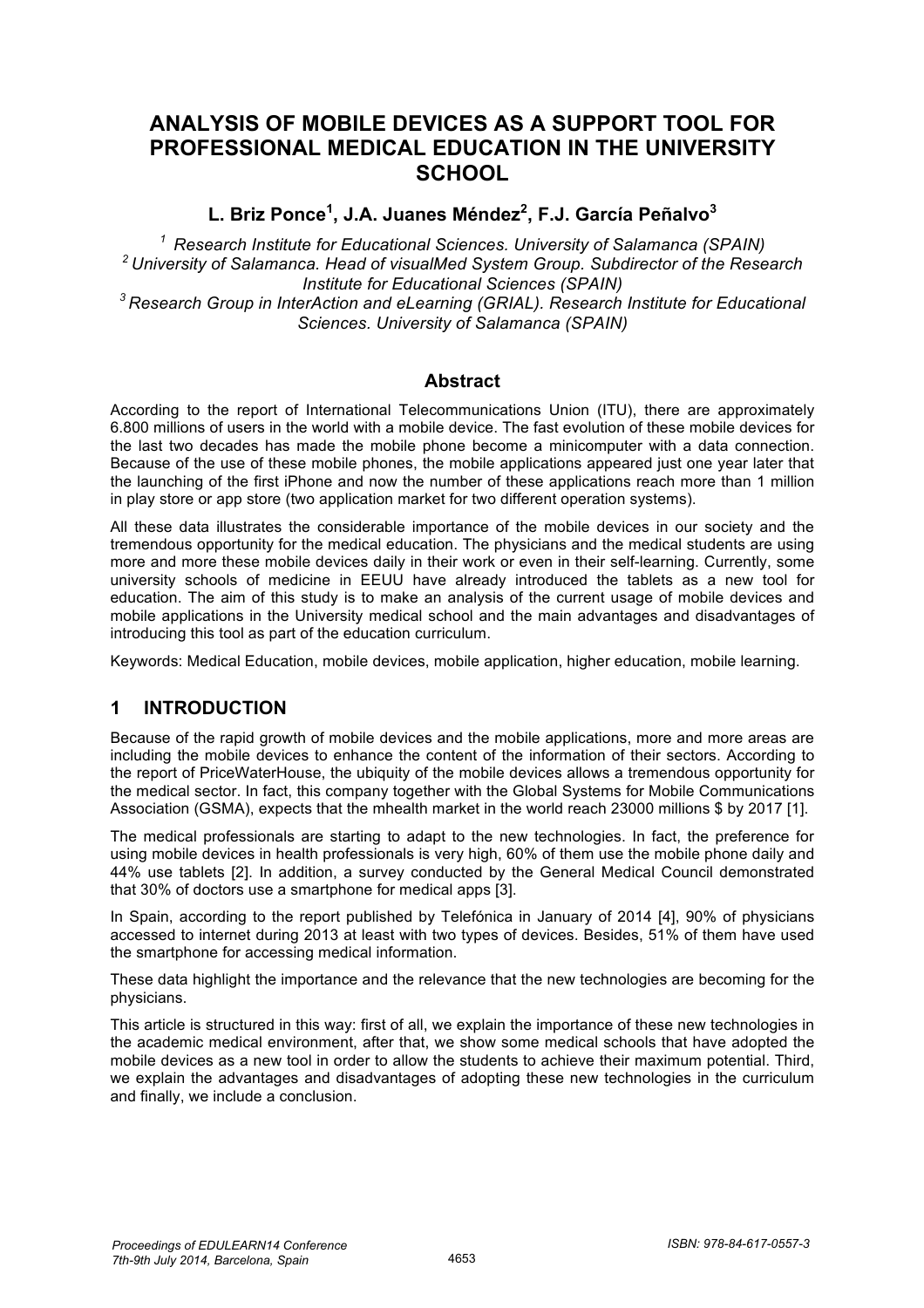### **2 MEDICAL SHOOLS**

There have been some medical schools that have included the new technologies in its educational curriculum as a new tool to be used by students and professionals.

Some medical schools have adopted a program in order to introduce the iPAd among students curriculum. This is the case of Yale School of Medicine for example. They have provided an iPad for all students since 2011 [5]. However, since last year, they have given a stipend to purchase an ipad mini. This initiative is extremely popular among third-year students [6].

The trend was taking off in medical schools all over the US, including at Brown or Georgetown University School of Medicine. Both of them require the students to purchase an iPad. The first School implanted this initiative in 2011 and the second School in 2009 [7]. Georgetown University allows Android devices as well. Irvine, University of California has provided an iPad to all incoming students since 2009 [6]. Stanford School of Medicine has given an iPad since 2010 to 2012 to the students but since 2013, it has given a stipend in order to purchase a mobile device of their choice [8]. Ohio State University College of Medicine (OSU) has provided an iPad for incoming students since 2009 [6]. The University of Minnesota Medical School decided to provide the first-year student an ipad in 2011 following the iPad project [9]. University of Central Florida College of Medicine has given an iPad since 2010 [7] or Geisel School of Medicine at Dartmouth started a pilot in summer 2012 to provide an iPAd as well to incoming students, as it´s published in its web page [10].

This initiative has arrived in Europe. In UK, Manchester Medical School announced in 2011 to introduce this program but for students in year 4 (or 5 out). University of Leeds had a similar scheme, offering an iPhone 4 to the students of the final year [11].

Harvard Medical School and Texas Tech University Health Science Center have chosen other programme, as they don´t provide a tablet device. Instead, they have decided to provide tools for students. For example, the course lectures are translated into audio and video files that students can download into Mobile devices in their media players. Besides, recordings of lectures can be given to students who are unable to attend the lecture in the classroom [6].

The main reasons to adopt this initiative are: cost savings and improvement to the learning process itself [12].

Stanford University cited four reasons to adapt the new program of mobile devices [13]: "*student readiness, noting that iPad "creates opportunities for efficient, mobile, and innovative learning"* 

Besides, Stanford wanted to save the amount of printed materials that they use, so they decided to move a mobile digital education.

Another notable example is Geisel School of Medicine at Dartmouth. Leslie H. Fall, M.D., associate dean for faculty development at this school announced: "*For our faculty, it's making them think more about active learning, how to share with each other, and how to make effective use of technology." [6]* 

The teachers are also very involved to promote this initiative. With these new tools, the teachers are able to change the course materials as often as necessary and the graphics are much clearer too [12]. In Yale School of Medicine, for example, one of the teachers uses a new program to send images to his students' devices. They must identify a clinical problem by circling it on the screen and they can post comments to be discussed in classroom. Another similar app is used by an associate professor in Geisel School of Medicine in order to share images with the students and see their work [6].

This program has been a success, as they have kept it since they started it. Students, faculty and other stakeholders were hesitant at the beginning to adopt paperless technology. According to Dr. Charles Prober, Stanford´s Senior associate dean for medical education said that when Stanford started its mobile device program, about 30% of students requested printed coursework materials. However, this number has gone down significantly [6]

More and more universities are adopting the mobile device program in order to make students be the new physicians in this digital area. All of them agree that the students have to be prepared for the future and the best way to do it is to start from the medical school.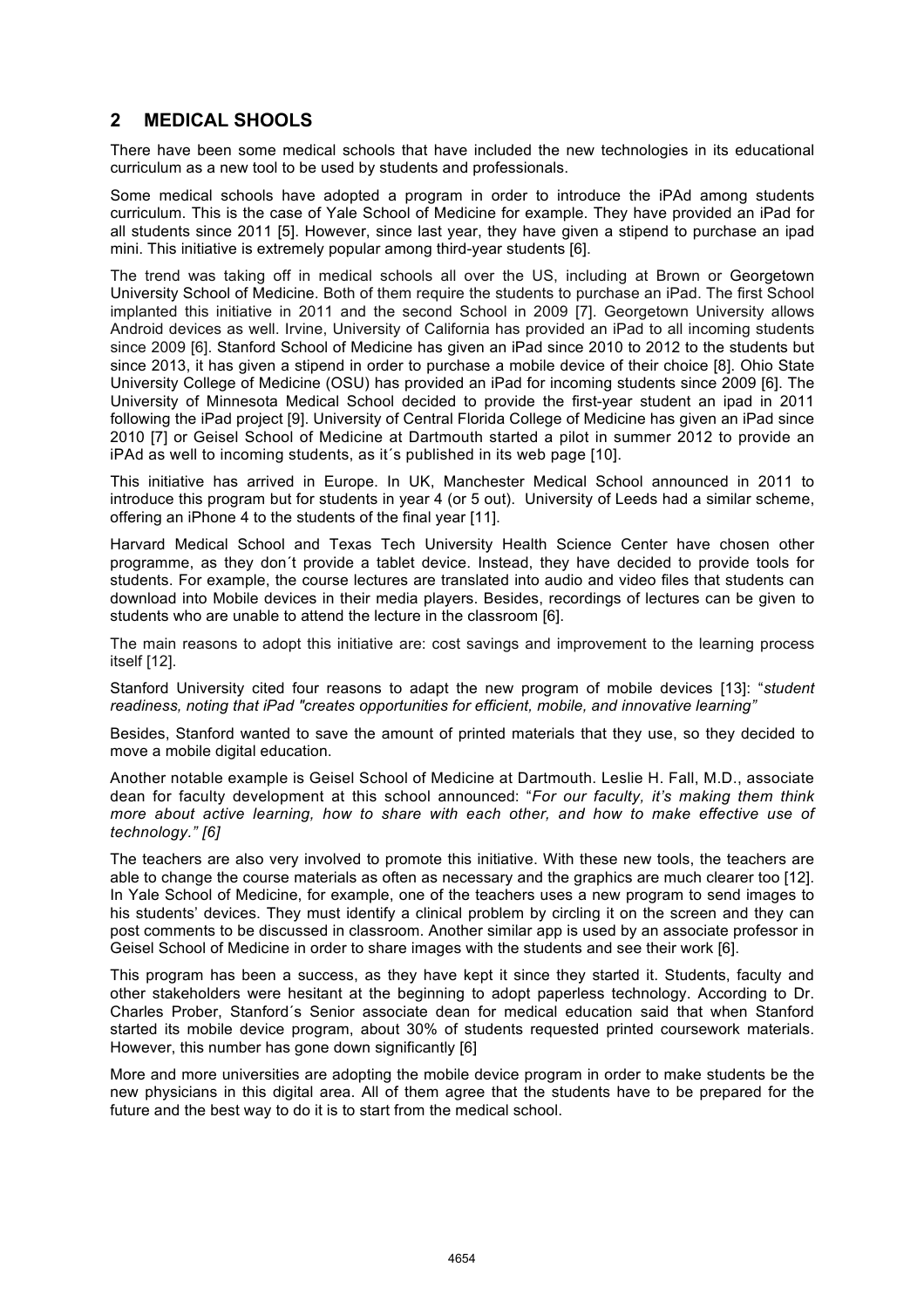## **3 ADVANTAGES AND DISADVANTAGES**

The adoption of new technologies in the education has a number of attractive features. However, there are certain drawbacks associated with the use of these technologies that it is necessary to take into account as well.

#### **3.1 Advantages**

The benefits for using new technologies in the medical environment are reported in different researches. All of them confirm the advantages and the potential benefits to enhance the learning for all medical professionals or future professional. In accordance with the advantages, the study published by Wallace, Clark & White [14] performed a survey to students, residents and faculty in order to examine their attitudes about the current and future use of mobile computing devices in medical education. They listed the advantages of using mobile computing devices in medical education:

- Portability. The respondents explained that with the iPad they just can carry the size of a small textbook and have access to multiple textbooks.
- Fast access to information on the internet. The participants said that they can access to resources for learning "on the go" what had a positive educational effect for them
- Efficient use of time. Some participants described using the devices to make use of 'downtime' to learn more efficiently
- flexible communications, Respondents described the immediacy and convenience of accessing information right at the time when it was needed
- Powerful applications and access to multimedia resources. To confirm this result, 91.3% participants, in the performed survey of Boruff, & Storie [14], said they were successful in finding the information they needed.

Boruff et al [15] confirmed as well the benefits of the use of mobile devices. They reported that the convenience, accessibility, and overall utility of mobile devices are a result of their compact size and portability.

Besides, according to the results of the survey performed at Baylor College of Medicine in Houston and at Texas A&M Health Science Center College of Medicine [16], 91% of students owned a smartphone or similar device what reflects the accessibility of the mobile devices for the students. In addition, they explained as well, that the healthcare professionals viewed mobile device as a way to increase job efficiency and assist in improving the quality of healthcare delivery.

The advantages reported by Chu, Erlendson, Sun, Alva & Clemenson [17] in their article are also accord with the ones listed earlier.

- 1) Bring just-in time learning, Increase confidence in learning and physician attitudes
- 2) Increases learning opportunities and time studying. A survey reported that they spent more time studying outside of the hospital due to the tablets and the ease access of digital resources.
- 3) Increase efficiency within the hospital.

The study published by Vafa et al [16] explained that the majority of students perceived the use of mobile technology in medical education as a feasible application. The comments of the participants highlighted three themes:

- 1) The current use of mobile technology in the clinics and other institutions. One of the participants of the survey said: "It´s absolutely feasible. In fact, I would go so far as to say that the integration of mobile technology to not only medical education, but medical practice is inevitable"
- 2) Common technology ownership and comfort of use. Other participant commented: "The future is driven by computing and only by using the technologies as they come out we will be prepared for that future".
- 3) Efficiency and accessibility to learning materials. One of the participants concluded: "I think investing in a mobile device that can download educational tools can be very helpful in the learning process".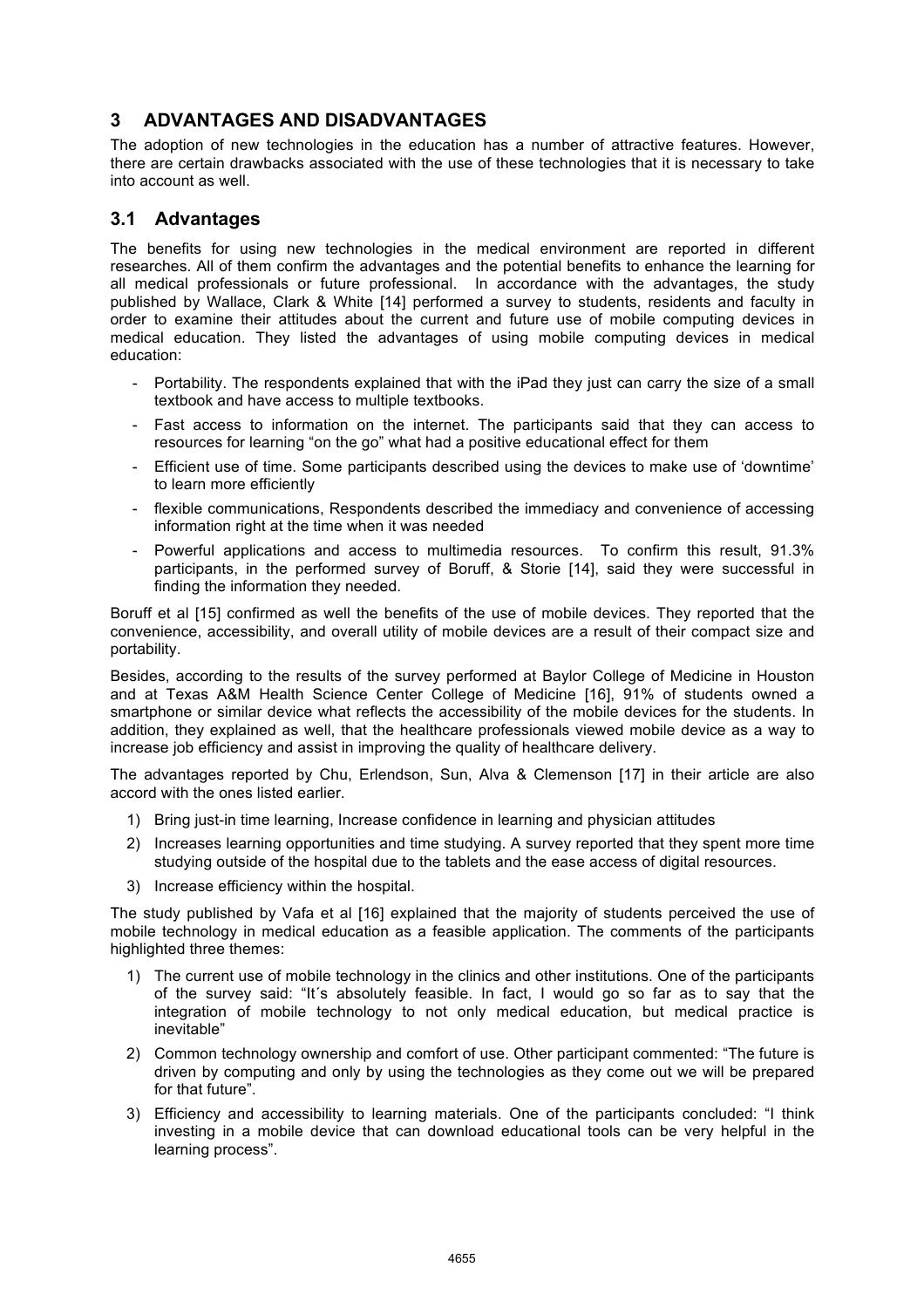### **3.2 Disadvantages**

As for the barriers to adopt the mobile devices in medical education there have been some researches that confirm the importance of taking into account the limitations. Some of them are included in this article.

Boruff et al [15] published a research that reflects how the Canadian medical faculties use the mobile devices to answer clinical questions and find information. They showed the barriers to access:

- Wireless access in the hospital or clinic. This barrier was reported as the main barrier with 70,7% of participants recognizing it as being a problem.
- Knowing what resources are available. It has 55,8% of participants considering it as a common barrier.
- Lack of time, considering it as a barrier by 26,3% of participants.
- Understanding how to use the technologies with 20,8% of respondents reporting it as a barrier.
- Technology problems. It was considered as a barrier by 20,7% of respondents.
- Complicated installation process with 18,3% of responds reporting it as a barrier.

These barriers corroborates the results of the following survey performed by Wallace et al [14], who explained in their article that the use of new technologies has a lot of benefits, but also potential problems associated to it:

- Superficial learning. Some participants commented that the mobile devices might inhibit the knowledge as the learners can access information rapidly.
- Not understanding how to find good learning resources. The learners expressed concerns about how they can find "good applications", and how they would know if the information provided was of high quality.
- Distraction. The mobile devices could cause distraction from normal activities of learners in classroom.
- Inappropriate use and concerns about access privacy. Some participants said: "I think there is a problem having personal stuff and professional stuff on the same device"
- Blurring of personal/professional boundaries. Respondents expressed concerns about mobile devices allowing potential intrusion of personal matters into professional and clinical duties.

The article reported by Chu et al [17] and the recent study presented earlier by Vafa et al [16], apart from the advantages described above, took into account the challenges to introduce the new technologies. The first article [17] considered the following barriers:

- Just-In time learning decreases with repetition and relative experience.
- Barriers and technical challenges of deploying mobile devices. For example: small screen, low resolution, limited processor capabilities etc.
- Maintaining professionalism and privacy standards when deploying mobile computing devices. This article explained that 47 out of 78 reported incidents of students posting unprofessional online content.
- Volume licensing policies for mobile device management. This barrier is related with the difficult to purchase large volumes of mobile device applications.

The second article [16] highlighted more the technical problems to adopt the mobile technologies in a medical education environment: 1) larger displays (according to 60% of participants), 2) Better deployment of technology and faster data transmission (reported by 60% of respondents). 3) Connectivity 4) Price of application and 5) Internet speed. Besides, students indicated that the implementation of mobile technology may not be cost effective and there is a lack of confidence with the schools´ instructional technology infrastructure and difficulty in addressing the needs of everyone.

#### **4 DISCUSSION**

As for the new technologies, in concrete, for the use of mobile devices in medical education, we can see the faculty and university are encouraging the use of these new devices. Overall, this initiative is adopted in USA and more and more schools are starting to adopt it. The institutions see benefits for their internal economy as with the use of tablets by the students, they can cut down the costs used for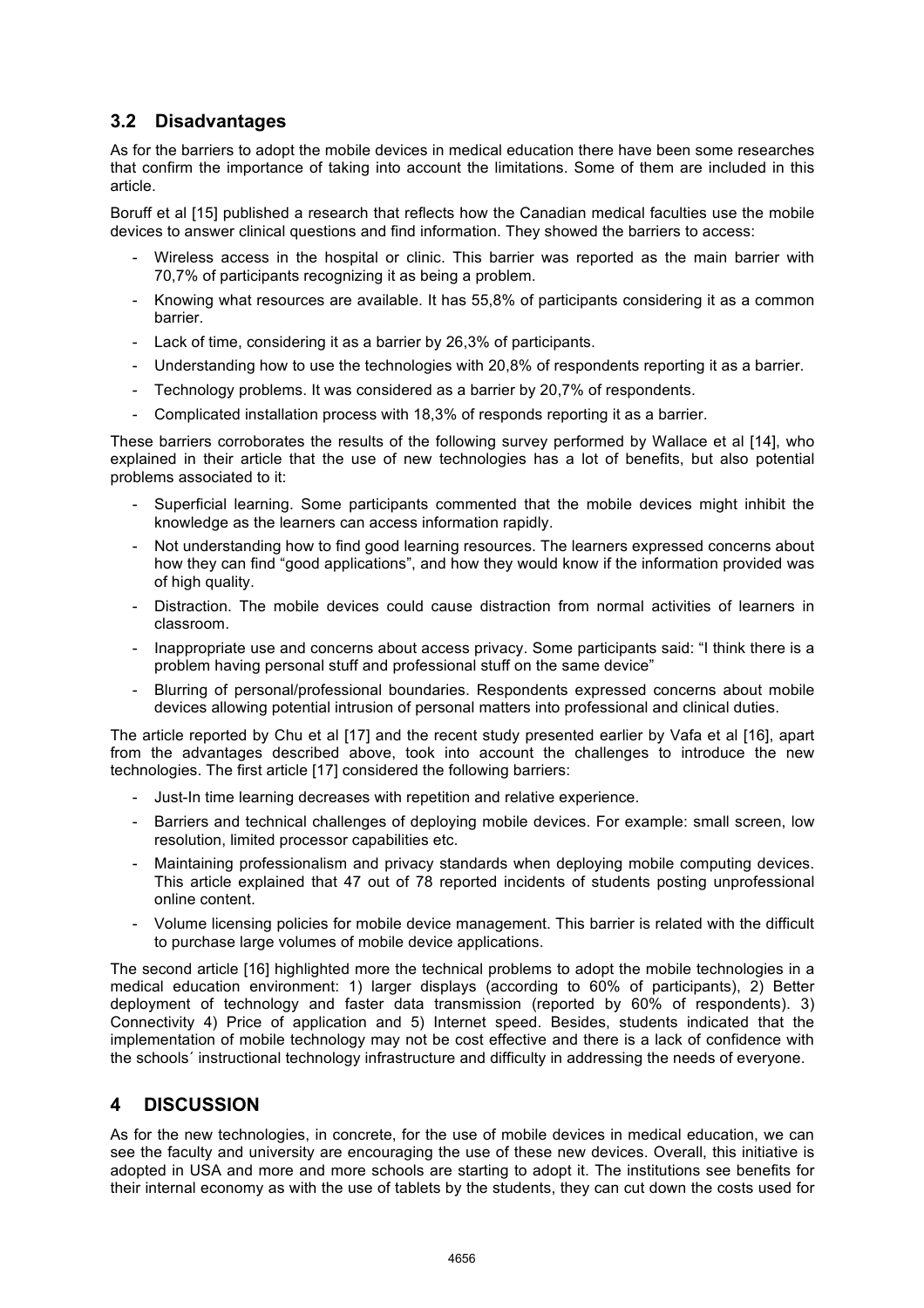paper coursework. For the students, they see that the new era is demanding more and more medical professionals able to adapt and use the new resources available for them, so the best way that the new professions start to get used to the new technologies is in the university. Different researches and surveys performed in different schools agree in the advantages of using mobile devices. All of them consider it necessary in order to evolve the education and make the students more trained for the future. However, all of them agree that there´s a number of disadvantages to take into account as well. Some of them related with technological problems, although the use of wifi connections or even the evolution of the networks as 4G network are attempting to address the connectivity and internet speed problems. The problems related with privacy standards and confidentiality of patients' data should be avoided with a regulation by a certificated regulator. The cost for the students is an issue as well, although the students need to purchase books extremely expensive that can be reduced with the use of mobile devices.

### **5 CONCLUSIONS**

The adoption of new technologies in medical schools is a reality. The evidence shows that mobile devices have an ever-growing presence in medical education and the different results of the researches seem to suggest that teachers and students want to be prepared for the developing digital area. Although it is necessary to deal with different barriers, they do not seem to prevent the students and teachers from using them. The leadership of Medical schools must support the use of the new technologies to be part of the developing digital area and they must explore the powerful benefits to enhance the learning of the students.

### **ACKNOWLEDGEMENTS**

This research work is made within University of Salamanca PhD Programme on Education in the Knowledge Society Scope.

#### **REFERENCES**

- [1] Touching lives through mobile health report" (n.d) GSMA and PriceWaterHouseCooper research. http://www.gsma.com
- [2] Reston VA (2012) "New Study on Physician Online Behaviours". Comscore press release. Retrieved from http://www.comscore.com
- [3] Visser BJ, Bouman J (2012, April There's a medical app for that. BMJ Careers . Retrieved from: http://careers.bmj.com/careers/advice/view-article.html?id=20007104
- [4] La sociedad de la Información en España 2013 (2014, Enero) Fundación Telefónica. www.fundacion.telefonica.com
- [5] Woodford A. Yale Daily News. 2011. Aug 16 Med school gives students iPads. Press Release. http://yaledailynews.com/blog/2011/08/26/med-school-gives-students-ipads/
- [6] Gallegos A. (2013) Medical Schools Embrace Benefits of Tablets, Mobile Devices; Create New Ways of Learning. Association of American Medical College (AAMC) Reporter. Retrieved from https://www.aamc.org/newsroom/reporter/december2013/363858/mobile-devices.html
- [7] Dolan B, (2011). Nine medical schools that support mobile learning. Mobihealthnews. Retrieved from: http://mobihealthnews.com/12346/nine-medical-schools-that-support-mobile-learning/
- [8] Stanford school of Medicine eStudent. Consulted in 2014. http://med.stanford.edu/estudent/
- [9] Kiser K, (2011, April). The iPad project. Retrieved from: http://www.minnesotamedicine.com/
- [10] Geisel School of Medicine at Dartmouth Web page (2012). Retrieved from https://geiselmed.dartmouth.edu/oit/ipads/faq.php
- [11] Lewis T, (2011). First UK medical school trials the Apple iPad, Manchester Medical School. iMedicalApps post. Retrieved from: http://www.imedicalapps.com/
- [12] iPads In Health And Medicine: More Than An Information Revolution? (2012) Medical News Today. Retrieved from: http://www.medicalnewstoday.com/